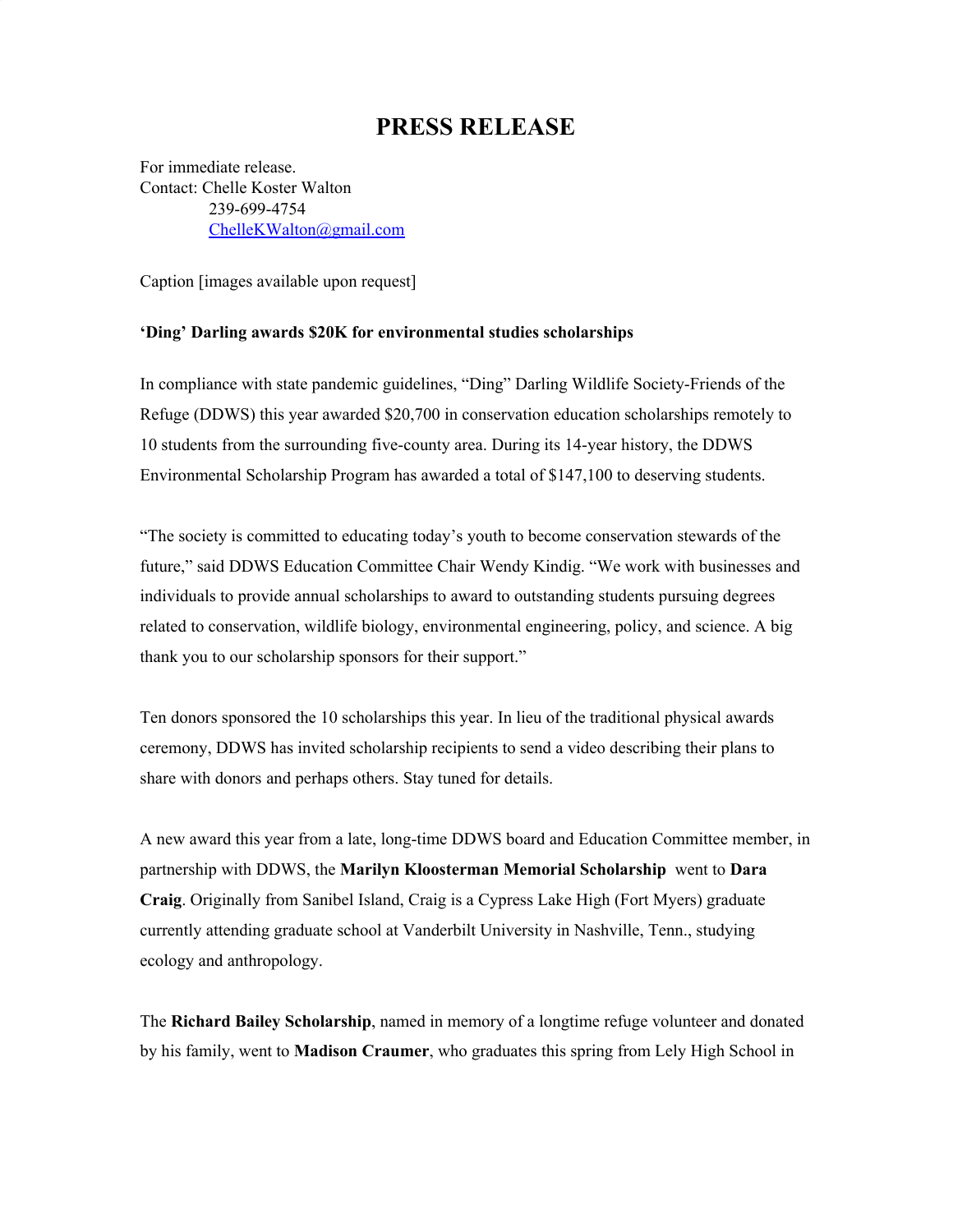Naples, Fla., and is headed to Florida Gulf Coast University in Fort Myers to major in environmental engineering.

The **Mike and Terry Baldwin Scholarship**, named for DDWS' president and his wife, an emeritus board member, went to **Griffin Alexander**, a Naples High graduate studying ecosystem science, policy, and law at the University of Miami (UM), Florida.

**Meguine Duvert**, an Immokalee High graduate heading to the University of Florida (UF) in Gainesville to study zoology, received the **Dr. Andrew and Laura Dahlem Scholarship**. The Dahlems live part-time on Sanibel Island; their family honors them with a named scholarship.

Gulf Coast High (Naples) graduate **Skylar Fry**, who will begin studies in environmental science at Southern Methodist University in Dallas, Tex., was awarded the **Dr. H. Randall Deming Endowed Scholarship for Conservation & Environmental Studies**. Deming's family established the scholarship in 2016 as a permanent endowed scholarship in his memory.

The **Leslie & Hans Fleischner Scholarships** went to **William Sobczak**, a Barron Collier High (Naples) graduate who intends to major in environmental engineering at UF. The Fleischners are part-time Sanibel residents whose love of the island's environment has inspired them to sponsor the scholarships for several years.

**Bailey White**, a graduate of Canterbury High (Fort Myers) who will be studying ecology and evolutionary biology at Princeton University in New Jersey, received the **Mary Elaine Jacobson Memorial Scholarship**, made possible by the Sanibel-Captiva Audubon Society.

Barron Collier High graduate **Manouk Hermans**, who is headed to the University of Tampa in Florida to study environmental science, received the **Barry and Francine Litofsky Scholarship**, in memory of two former refuge volunteers.

The **Tarpon Bay Explorers Scholarship** went to Golden Gate High (Naples) graduate **Nehemie Cyriaque**, who will study ecosystem science and policy at UM. Tarpon Bay Explorers, "Ding" Darling's recreation concession, started the original DDWS scholarship program in 2006.